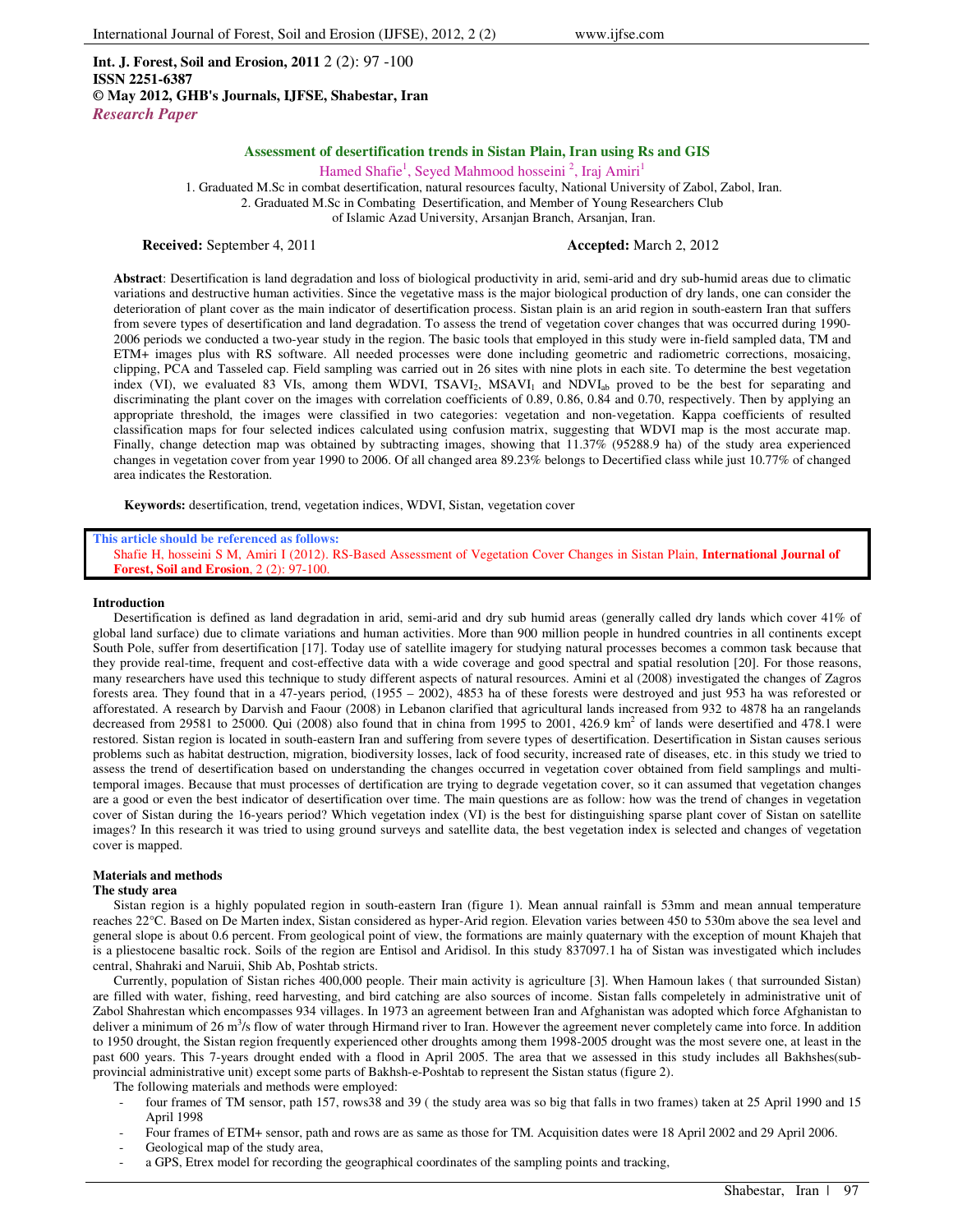

Figure 1: Sistan region Figure 2: The study area

### **Image processing**

In the first step, the images were Georeferenced according to MrSID files with RMSe of 0.40 to 0.65. Then atmospheric and radiometric corrections were applied on the images and DN values converted to reflectance values [10]. After that, because the study area had been falled in two rows, the images of 157-38 and 157-39 both for TM and ETM+ were mosaiced and were bond together. Then according to boundary vector file, the mosaiced images were cliped and pixels outside of the boundary masked with a background value of zero. The area of interest was 838097.1 hectares and the perimeter was 594.2 km. processing such as PCA, Tasseled cap and VIs were done [9]. In this study we employed 83 VIs to select the best index for evaluating the sparse plant cover of Sistan (Annex A) [4,6,7,9,14,15,16,19]. It is important to note that because some indexes needed slope and/or offset of soil line, we calculated it by correlating band 3 and 4 at sites that no plant cover was presented-bare soil (figure 3) [2].



Figure 3: The conventional soil line for year 2006 (left) and plots Arrangement (right)

# **Gathering field samples of plant cover**

In late April 2006, the field surveys was started and lasted for two weeks. first using landuse and roads map, we determined the sampling sites with good distribution, considering that each sampling site cover at least 8100 square meter (3×3 pixels). Systematic random method was selected for sampling. On the field, in each point, geographic coordination was recorded using GPS and consider as center for a virtual 90×90 rectangle which later 10×10 plots established around it. A total of 26 points were sampled [13].

In addition to field sampling, we used QuickBird satellite images of 4th may 2006.

At first, 90×90 Parcells were clipped from images, then using unsupervised classification the green area separated from others. Pixels of green area divided to the total number of pixels to obtain vegetation cover percentage (figure 4). This method couldn't be applied for all sampling sites because of limits in obtaining images, however, it is appear be good for sampling Woodlands and forest plantations where field sampling and estimation is not easy.

# **Selection of the optimum index**

To correlate the field data and satellite image values, firstly the average of 9 plots were calculated for each site and considered as plant cover percentage for that 8100 m<sup>2</sup> site. Then a point vector of all 26 points was created and was converted to raster file. In the satellite image, average values of 9 corresponding pixels were calculated. Then simple and multiple regressions were applied on the two series of data.

# **Classification and accuracy estimation**

After selecting the optimum VI, a presice treshold of plant presence was determined using vertical and horizontal profile tools and based on the treshold, the maps of above ground plant cover were produced. Finally ground truth data were gathered and error matrix as well as Kappa coeficient was calculated.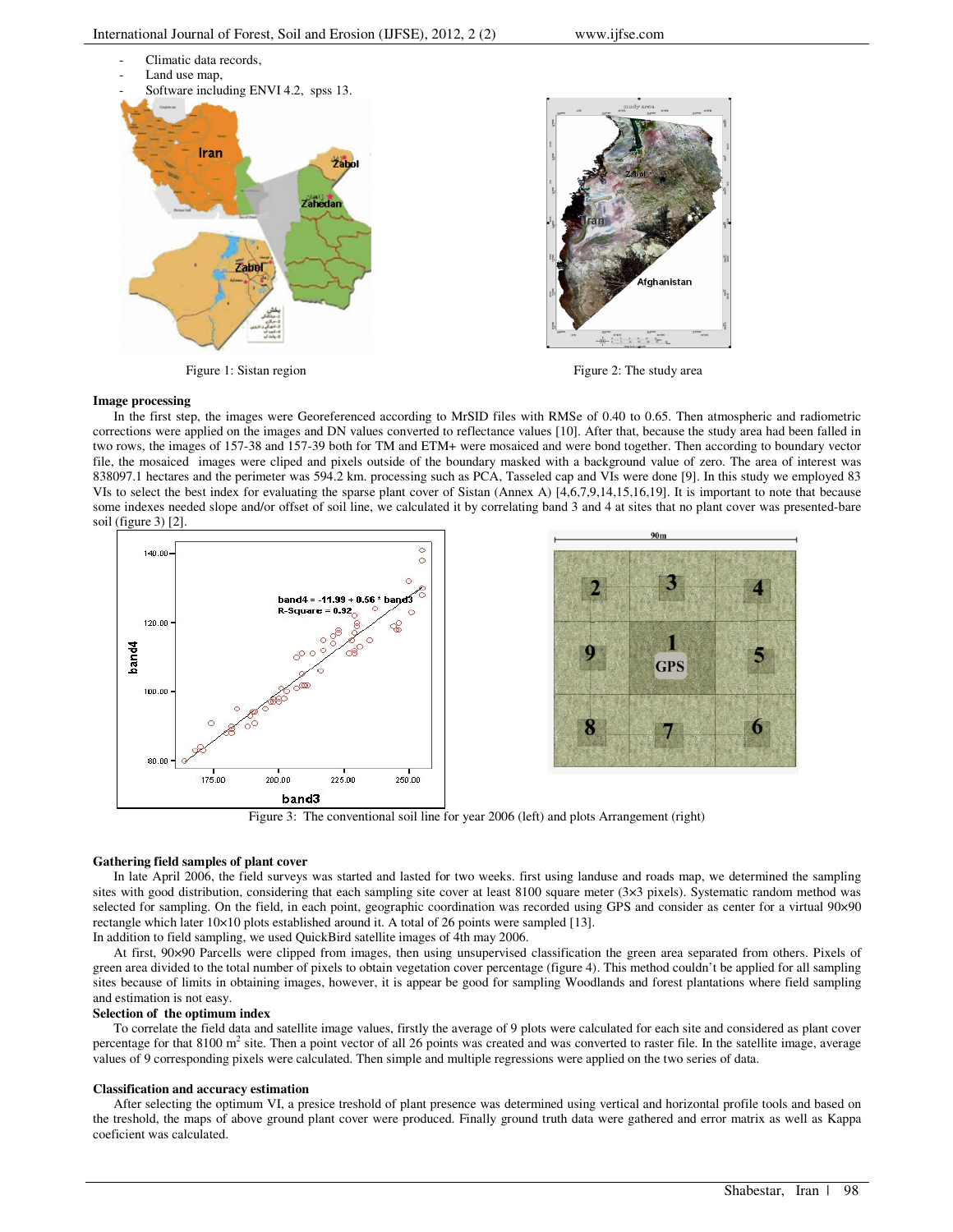

Figure 4: plant cover estimation on Quickbird imagery Figure 5: 1990-2006 changes in plant cover of Sistan



#### **Change detection**

Because that the main objective of this study is to identify vegetation cover changes over time, it was necessary to compute difference map [11,12]. For this aim, the final state image subtracted from initial state image to clarify the changes. Finally change map was obtained in 3 classes: Desertified, Restored and Unchanged [1]. It is important to note that there were some individual isolated pixels (haze) for each class which eliminated by a median  $3\times3$  filters.

# **Results**

Having the highest correlation coefficients, WDVI showed to be the best VI for assessing the sparse vegetation cover of Sistan. Other few indices including  $TSAVI_2$ ,  $NDVI_{ab}$  and  $MSAVI_1$  were also promising and noteworthy (table 1).

| Table 1- correlation of the best VIs with Sitan vegetation cover |  |  |  |
|------------------------------------------------------------------|--|--|--|
|                                                                  |  |  |  |

| Confidence<br>level | Correlation line     | R    | index               |
|---------------------|----------------------|------|---------------------|
| 0.99                | $Y = 41.39 + 0.58X$  | 0.89 | WDVI <sup>1</sup>   |
| 0.99                | $Y = -10.86 + 0.61X$ | 0.86 | NDVIab <sup>2</sup> |
| 0.99                | $Y=44.70+105.44X$    | 0.80 | TSAVI2 <sup>3</sup> |
| N 99                | $Y = 59.02 - 1.35X$  | 0 70 | MSAVII <sup>4</sup> |

Table 3- desertification in Sistan with special emphasis on plant cover

| year                   | Plant cover (ha)     |                      |  |  |  |
|------------------------|----------------------|----------------------|--|--|--|
| 1990                   | 101247.8             |                      |  |  |  |
| 1998                   | 91159.2              |                      |  |  |  |
| 2002                   | 25830                |                      |  |  |  |
| 2006                   | 26475.57             |                      |  |  |  |
|                        | Change(ha)           |                      |  |  |  |
| period                 | Restored             | Desertified          |  |  |  |
| 1990-1998<br>1998-2002 | 42782.85<br>83949.75 | 32694.21<br>18620.55 |  |  |  |

Table 2- Kappa coefficients and overall accuracy for the VI-derived



Annex A – from left to right, plant cover of Sistan in 1990, 1998, 2002 and 2006 (upper row) and its changes during 1990-2006 (lower row).

1-weighted difference vegetation index, 2- Normalized difference vegetation index, 3- transformed soil adjusted vegetation index, 4 modified soil adjusted vegetation index

The images were classified using the four above indexes. Error matrix was calculated based on gathered ground truth data, revealed that WDVI is the optimum VI for Sistan region (table 2).

Having WDVI the best index, plant cover maps for 1990, 1998, 2002 and 2006 were developed. Then, the changes were detected by subtracting the images. Results showed that for 1990 to 2006 period, 11.3% of the study area was changed from which 89.23% (85031.5 ha) was negative or desertified while just 10.77% (10258.3 ha) of changes was positive or restored (table 3, figure 5).

# **Discussion**

Although Rouse et al (1974) and Darvish and Faraou (2008) consider NDVI as the most common and general VI and many researchers have used this index in their studies (Reed et al., 1994 : Morisette et al., 2006 : Anderson et al., 2006 : Washington-Allen et al., 2008 : Huang et al., 2009), the results of this study propose WDVI as the most appropriate index for assessing Sistan's vegetation cover. Using this index it was clarified that from year 1990 to 2006, vegetation cover of Sistan decreased from 101.267 to 24.457. Literature reviews and commiunications with local people and experts revealed that A considerable proportion of such negative change is due to hydrological drought ( not climatical ) that arise from Hirmand river depletion. Most of the restorations are observed in Chahnimeh tree plantations at the western parts and Lurg-Bagh enclosured rangelands at the eastern parts. Ghorghori area and Niatak region also showed some positive changes. The main factor of